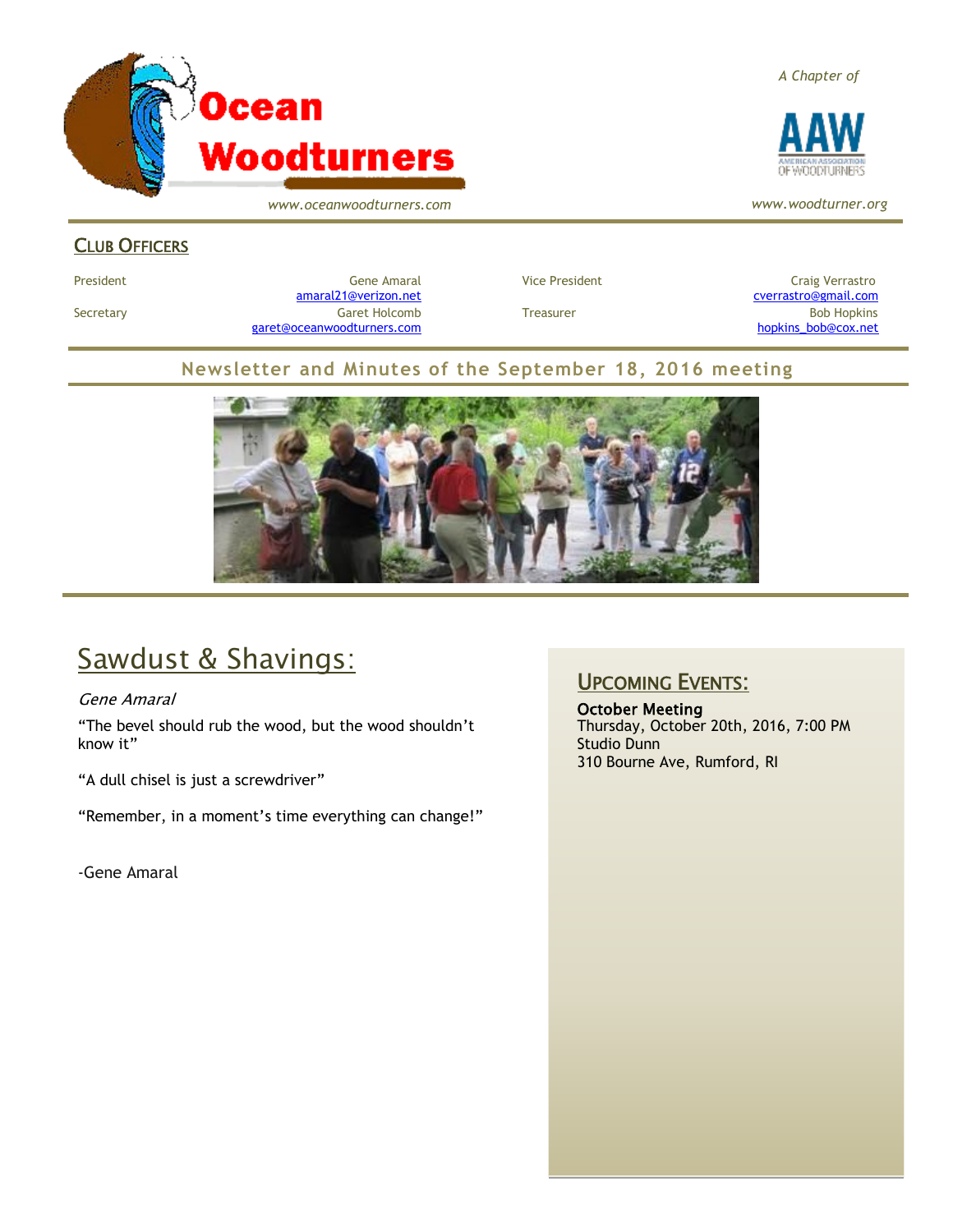## Secretary's Notes

Garet Holcomb

We would like to get member input on the content of the newsletter. If there's anything you'd like to see in the form of articles, features, tip and tricks, or anything else, please let me know. If you'd be willing to contribute content, we'd be glad to have the support!

## Treasurer's Report

Bob Hopkins

Update to the Treasurer's report will be available in **October** 

You can pay your dues directly from the website at <http://www.oceanwoodturners.com/dues.cfm>

Dues: Club dues are \$25 annually. For members who wish to have a printed Newsletter mailed to them monthly, there is an annual charge of \$5 to cover postage, payable with club dues. All payments should be mailed to:

> Bob Hopkins 48 Tilbury Drive, Bristol, RI 02809

### Meeting Minutes

 The September meeting took the form of a gathering at Clouds Hill Victorian House Museum, where members and guests toured the house and grounds. Following the tours was a gathering and cookout hosted by Bill Smith at his home. These photos were submitted by Club members of the events.

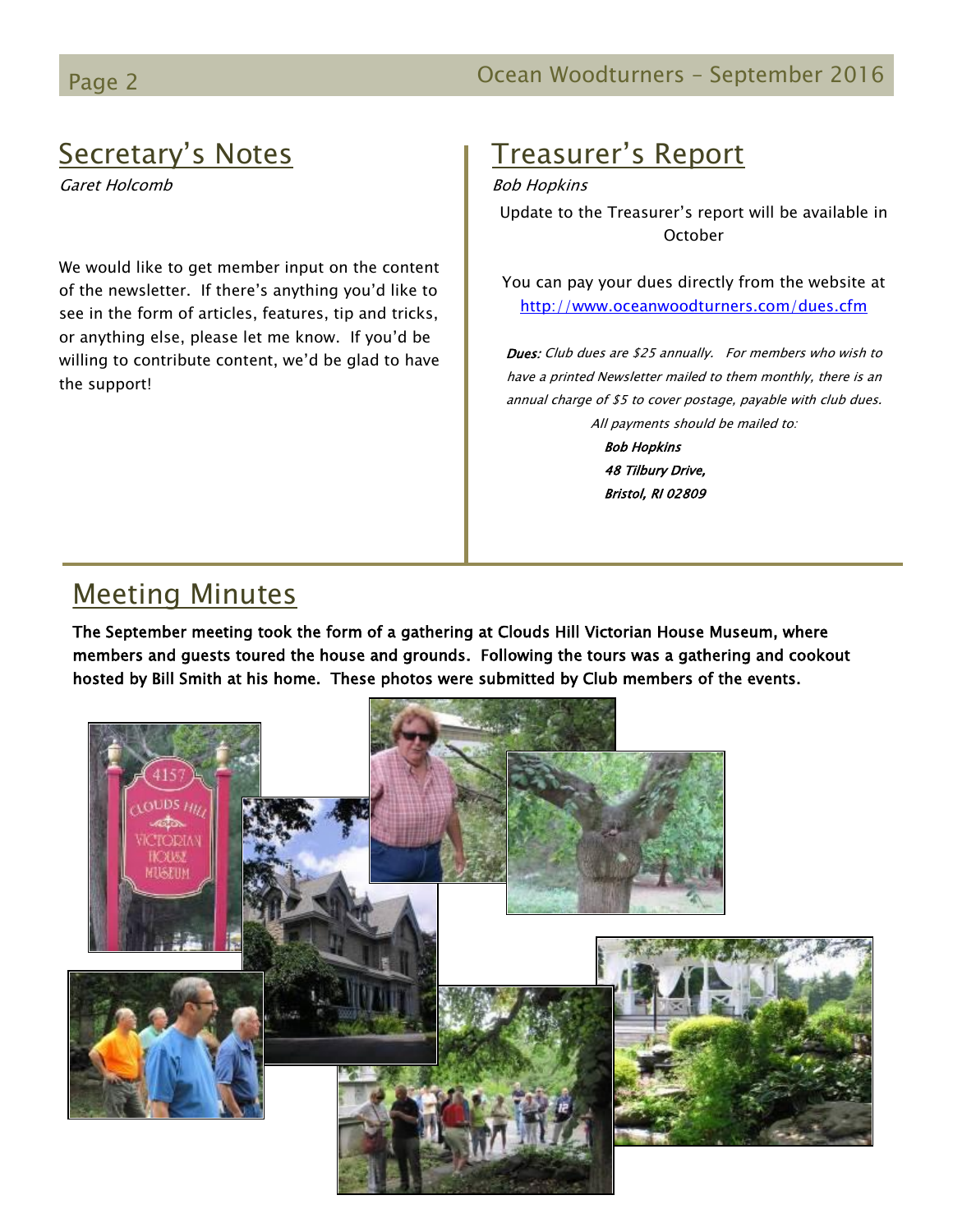# Page 3 Ocean Woodturners – September <sup>2016</sup>

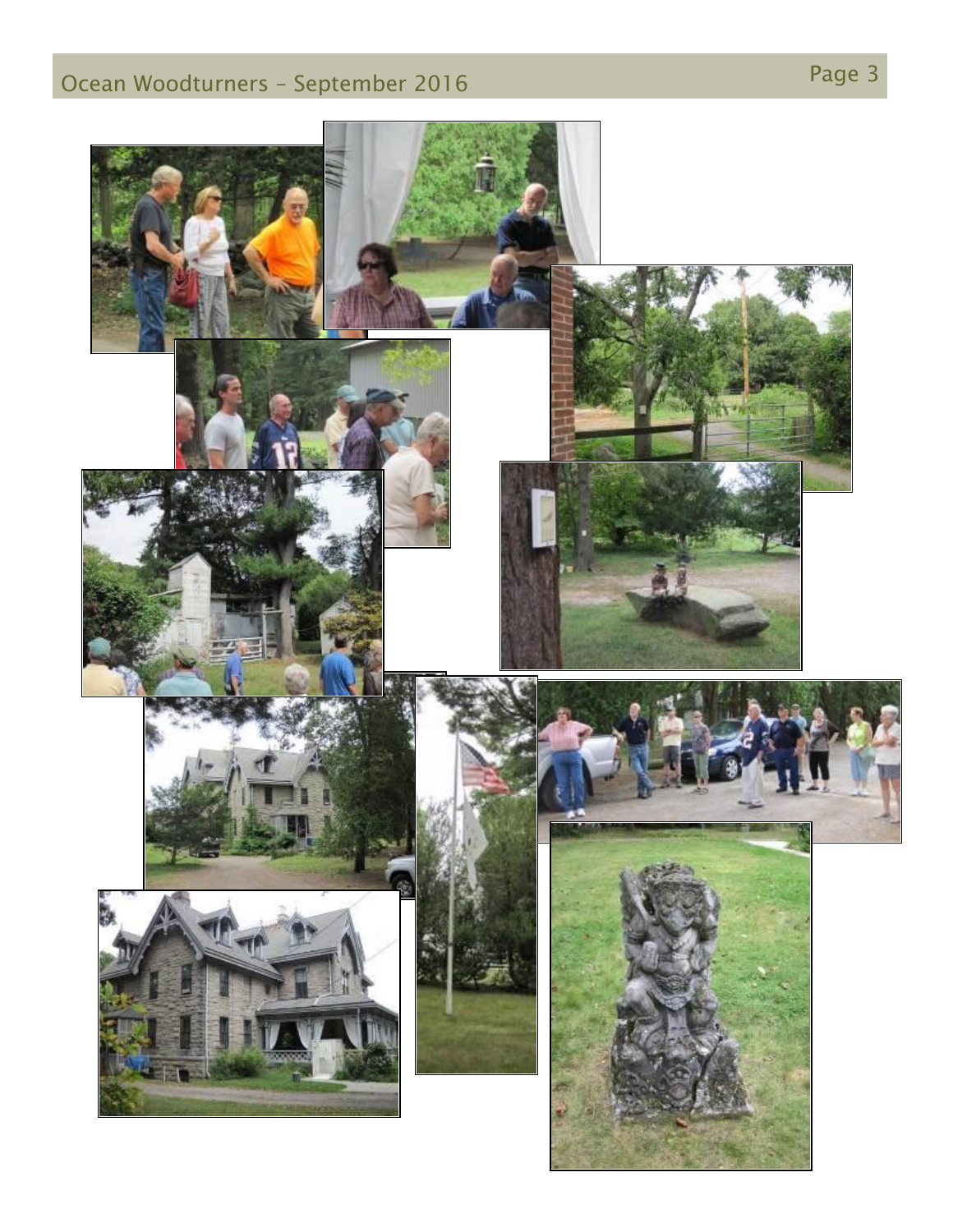# Page 4 **Ocean Woodturners – September 2016**

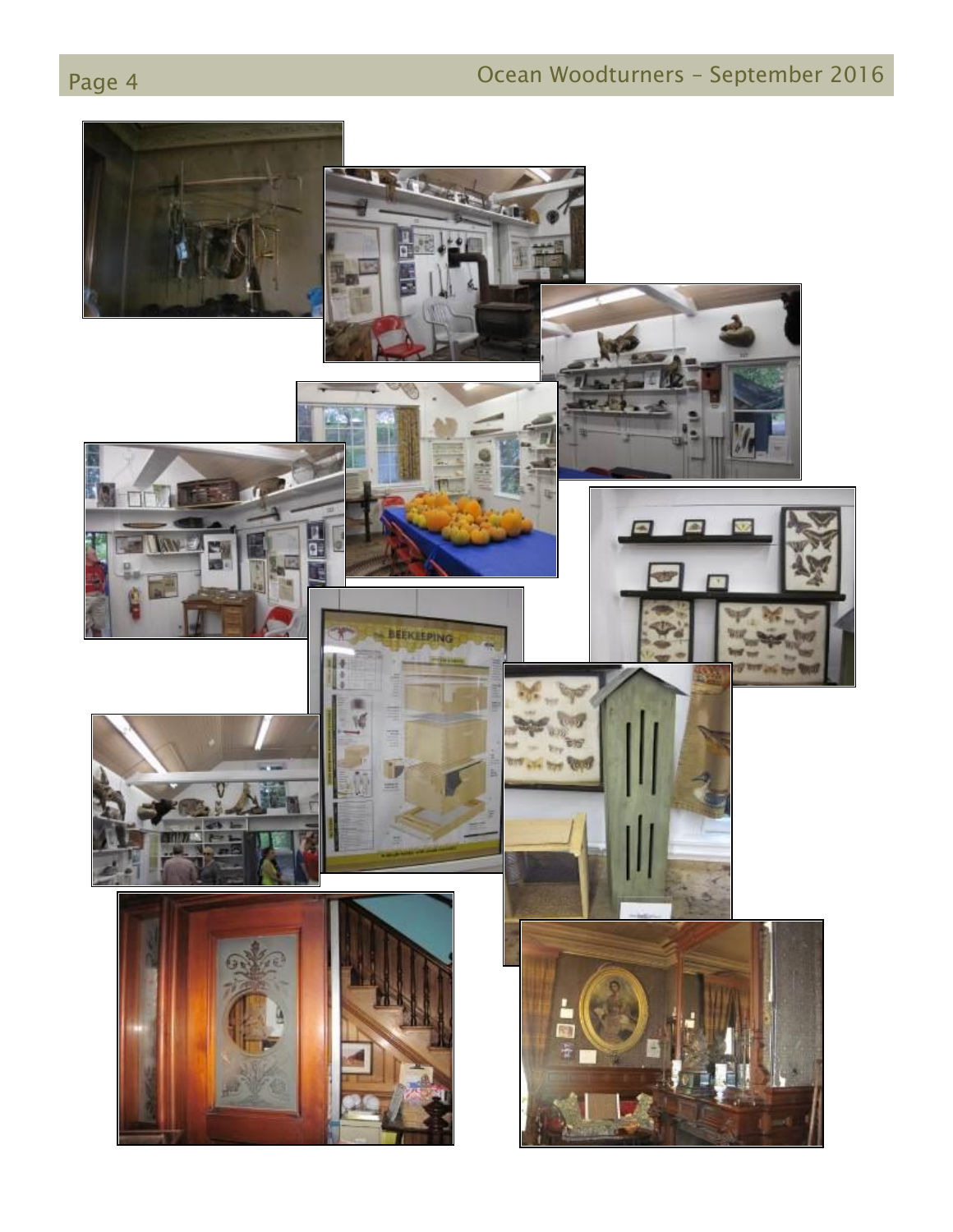# Page 5 Ocean Woodturners – September <sup>2016</sup>